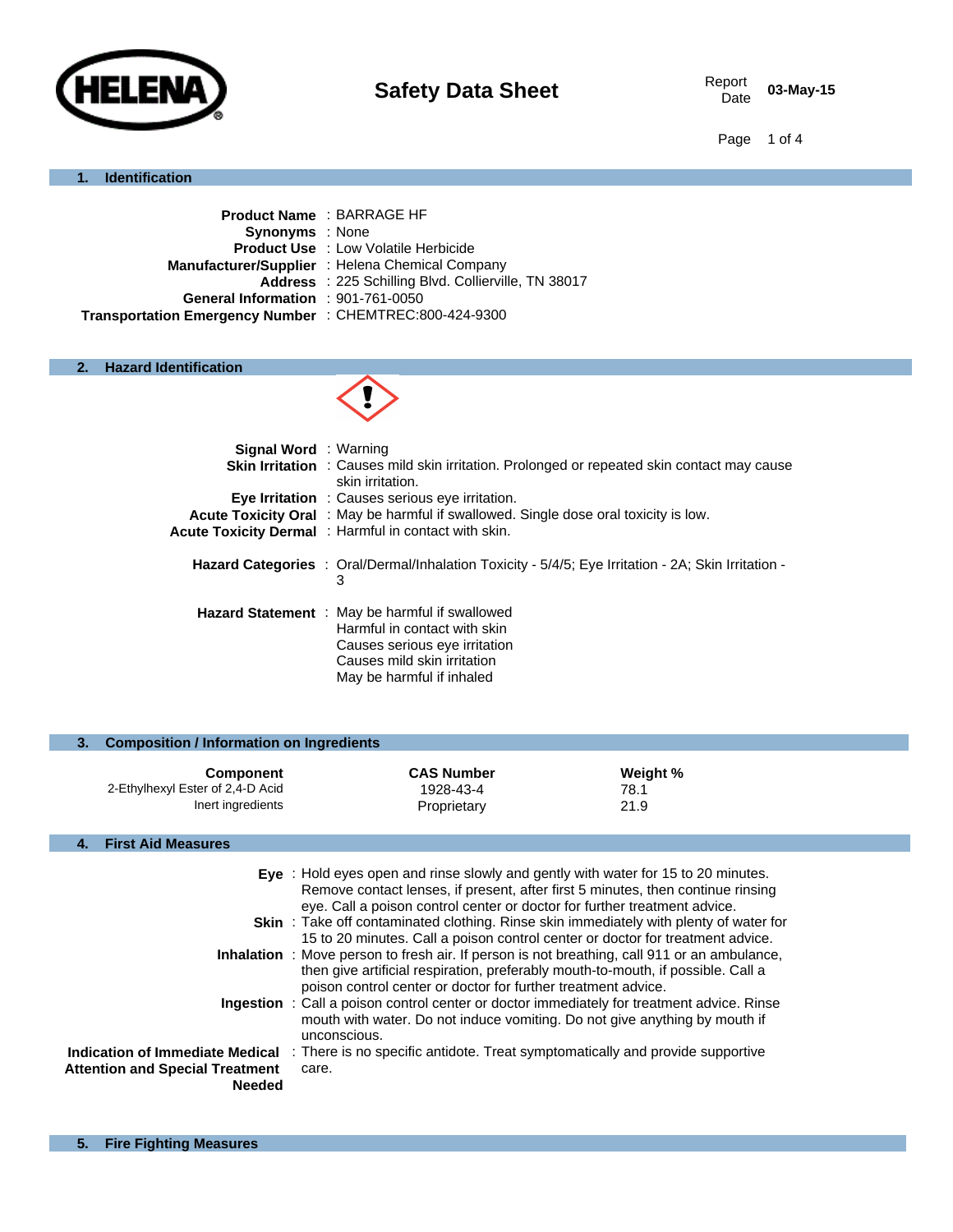

**6. Accidental Release Measures**

03-May-15

Page 2 of 4

|                 | <b>Extinguishing Media</b> : Use dry chemicals or carbon dioxide. Use water or foam should be<br>discouraged to prevent spreading of material. |
|-----------------|------------------------------------------------------------------------------------------------------------------------------------------------|
| <b>Chemical</b> | <b>Specific Hazards Arising from the</b> : May liberate hydrogen chloride, an acidic gas, when burned.                                         |
|                 | <b>Special Fire Fight Proc</b> : Wear self-contained breathing apparatus and full protective clothing.                                         |
|                 |                                                                                                                                                |

| <b>Personal Precautions</b>                                        | : Keep unprotected and unnecessary personnel out of spill area.                                                                                                                                                                     |
|--------------------------------------------------------------------|-------------------------------------------------------------------------------------------------------------------------------------------------------------------------------------------------------------------------------------|
|                                                                    | Protective Equipment : Splashproof goggles or face shield, impervious gloves, impervious apron and<br>footwear. Use NIOSH-approved respirator if TLV is exceeded. Eyewash and<br>emergency shower should be available in work area. |
|                                                                    | Emergency Procedures : Do not contaminate water supplies, lakes, streams, ponds or drains. Contain<br>spills to prevent spreading.                                                                                                  |
| <b>Methods and Materials for</b><br><b>Containment and Cleanup</b> | : Remove as much material as possible. Cover spilled material with inert<br>absorbent. Scoop or shovel up then transfer to recovery drums for proper<br>disposal. Do not use vacuum to recover.                                     |

| <b>Handling and Storage</b> |                                                                                                                                                                                                                                                                                                                                                                                                    |
|-----------------------------|----------------------------------------------------------------------------------------------------------------------------------------------------------------------------------------------------------------------------------------------------------------------------------------------------------------------------------------------------------------------------------------------------|
|                             | <b>Precautions for Safe Handling</b> : Keep out of reach of children. Do not contaminate water, food or feed by<br>storage, handling or disposal. Keep container tightly closed when not in use.<br>Reduce stacking height where local conditions can affect package strength.                                                                                                                     |
|                             | <b>Conditions for Safe Storage</b> : Store in original container only. Do not store under conditions which might<br>adversely affect the container or its ability to function properly. This product can<br>be stored in an unheated building. Do not store at temperatures below 0<br>Degrees F. If frozen, warm to 40 Degrees F. and redissolve before using by<br>rolling or shaking container. |

# **8. Exposure Controls / Personal Protection**

| <b>TLV/PEL</b> : 2,4-D TLV = 10 mg/m3.                                                                             |
|--------------------------------------------------------------------------------------------------------------------|
| Appropriate Engineering Controls : Good general ventilation is sufficient.                                         |
| <b>Personal Protective Equipment</b> : Splashproof goggles or face shield, impervious gloves, impervious apron and |
| footwear. Use NIOSH-approved respirator if TLV is exceeded. Eyewash and                                            |
| emergency shower should be available in work area.                                                                 |

## **9. Physical and Chemical Properties**

|                                                               | <b>Odor/Appearance</b> : Light brown liquid with phenoxy odor. |
|---------------------------------------------------------------|----------------------------------------------------------------|
|                                                               | <b>Flash Point, <math>^{\circ}</math>F</b> : >200 Degrees F.   |
| Boiling Point, <sup>o</sup> F : >300 Degrees F.               |                                                                |
| Melting Point(Freezing point), <sup>o</sup> C : Not specified |                                                                |
| Vapor Pressure, mm Hg @ 20 °C : Not determined                |                                                                |
|                                                               | Vapor Density : Not determined                                 |
| <b>Solubility in Water : Emulsifiable</b>                     |                                                                |
|                                                               | <b>Molecular Formula</b> : Not applicable, formulated mixture. |
| <b>Density, g/mL @ 25 °C</b> : 1.085-1.105                    |                                                                |
| <b>Evaporation Rate(Butyl Acetate = : Not determined</b>      |                                                                |
| 1)                                                            |                                                                |
| <b>Octanol/Water Partition</b> : No information found         |                                                                |
| <b>Coefficient</b>                                            |                                                                |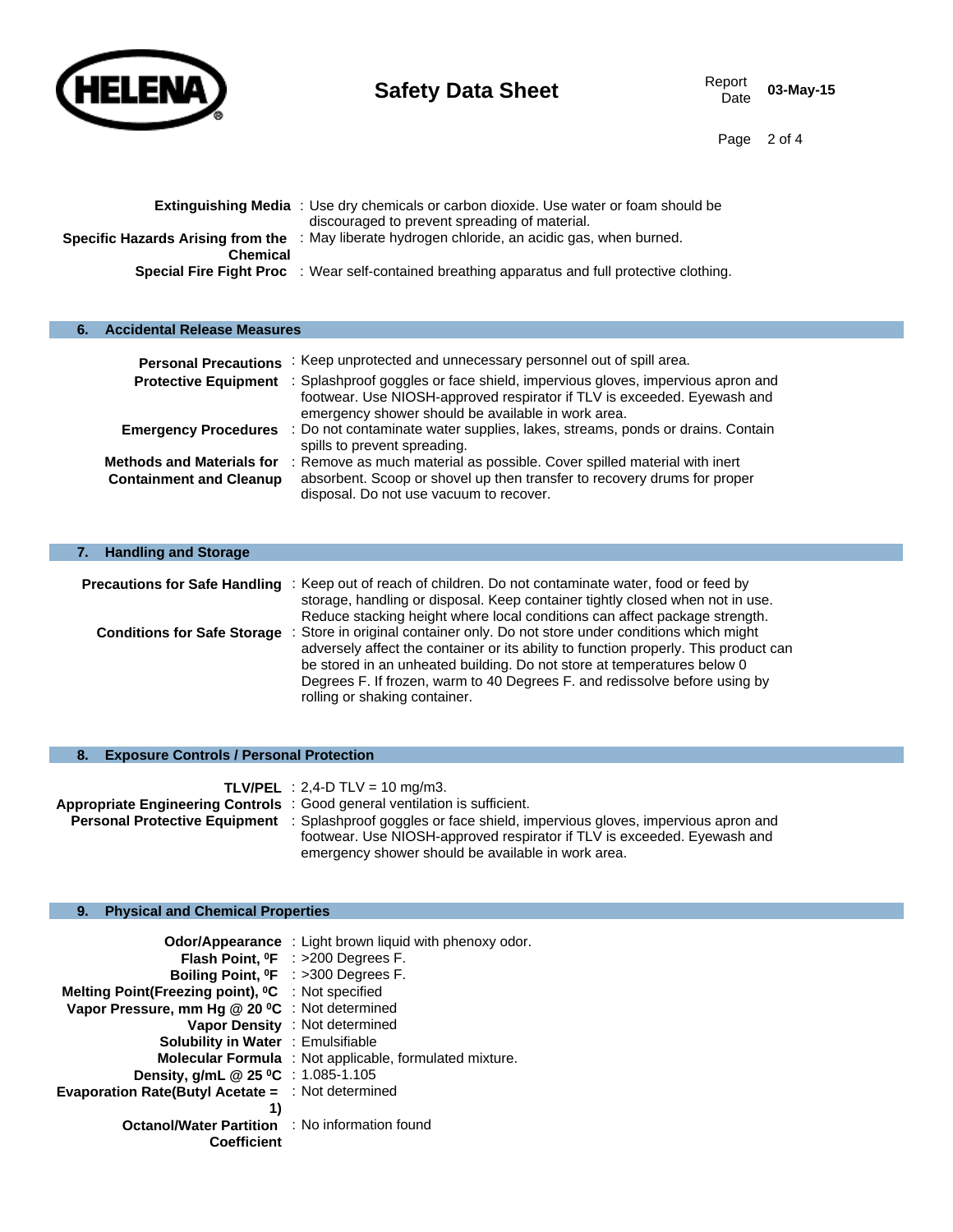

Page 3 of 4

|                                                             | $pH : 3.2 - 4.2$ (1%) |
|-------------------------------------------------------------|-----------------------|
| <b>Flammable Limits (approximate : No information found</b> |                       |
| volume % in air)                                            |                       |
| Auto-ignition Temperature : 850 Degrees F.                  |                       |
| <b>Decomposition temperature</b> : No information found     |                       |

#### **10. Stability and Reactivity**

|                                               | <b>Reactivity</b> : No information found                                       |
|-----------------------------------------------|--------------------------------------------------------------------------------|
| <b>Chemical Stability : Stable</b>            |                                                                                |
|                                               | Hazardous Decomposition : May produce hydrogen chloride under fire conditions. |
| <b>Products</b>                               |                                                                                |
| Hazardous Polymerization: Will not occur      |                                                                                |
|                                               | <b>Conditions to Avoid</b> : None currently known                              |
| Incompatible Materials : None currently known |                                                                                |
|                                               |                                                                                |

#### **11. Toxicological Information**

| Acute Toxicity (Oral LD50) : 1,492 mg/kg. May cause gastrointestinal irritation or ulceration.                 |
|----------------------------------------------------------------------------------------------------------------|
| Acute Toxicity (Dermal LD50) : 2,871 mg/kg. Single prolonged skin exposure may result in absorption in harmful |
| amounts.                                                                                                       |
| Acute Toxicity Inhalation LC50 : No LC50 available. Single exposure to vapors is not likely to be hazardous.   |
| Likely Routes of Exposure : Eyes, skin, inhalation, ingestion                                                  |
| <b>Skin Irritation</b> : Prolonged or repeated skin contact may cause skin irritation.                         |
| Eye Irritation : Causes serious eye irritation.                                                                |
| <b>Skin Sensitization</b> : No information found.                                                              |
| <b>Carcinogenic</b> : Did not cause cancer in animal studies.                                                  |
| <b>Chronic Effects</b> : Excessive exposure may cause liver, kidney, gastrointestinal and muscular             |
| effects.                                                                                                       |
| Other Hazards : No information found on reproductive, developmental or neurological toxicity.                  |

| 12. Ecological Information                                  |                                                                                                                                                   |
|-------------------------------------------------------------|---------------------------------------------------------------------------------------------------------------------------------------------------|
|                                                             | <b>Ecotoxicity</b> : 2,4-D is moderately toxic to practically non-toxic to birds. Slightly toxic to<br>moderately toxic to fish and aquatic life. |
| <b>Persistence and Degradability</b> : No information found |                                                                                                                                                   |
| <b>Bioaccumulative Potential : No information found</b>     |                                                                                                                                                   |
|                                                             | <b>Mobility in Soil</b> : No information found                                                                                                    |
| <b>Other Adverse Effects</b> : No information found         |                                                                                                                                                   |
|                                                             |                                                                                                                                                   |

#### **13. Disposal Considerations**

**Waste Disposal Method** : This material must be disposed of according to Federal, State or Local procedures under the Resource Conservation and Recovery Act.

### **14. Transport Information**

**UN Proper Shipping Name** : Not regulated by DOT in single packages <21 gallons. **Transport Hazard Class** : None (<21 gallons) **UN Identification Number** : None (<21 gallons) **Packaging Group** : None (<21 gallons)